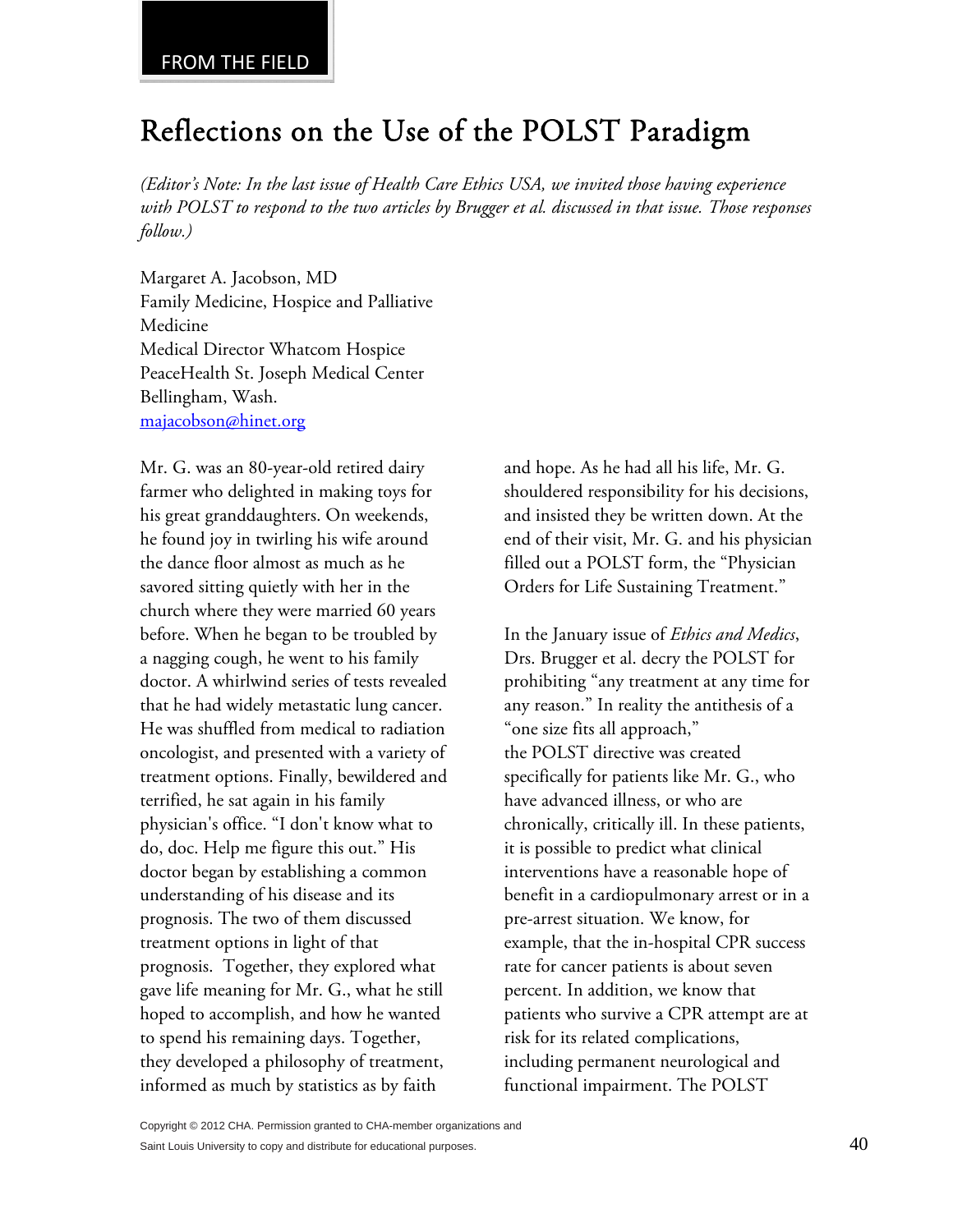allows chronically ill patients and health care providers to carefully consider the benefits and burdens of CPR in the event of cardiopulmonary arrest.

Next, particularly for patients who choose "no CPR" in an arrest, the POLST requires an evaluation of the medical care that might be used in a pre-arrest situation. Initiating a "detailed inquiry into the specific treatment options" available, health care providers typically discuss three categories or levels of treatment that might be employed. Rather than using a "simplistic check-box" to limit or restrict treatments, the POLST also directs physicians to employ reasonable interventions to prolong life. Mr. G., for example, wanted to live to see his grandson's college football debut, and was willing to undergo "full treatment" if there was hope he could be present for that milestone.

Drs. Brugger et al. are correct that a particular virtue touted by POLST supporters is its portability. It is particularly important in the home, where EMS personnel in our state are required to perform CPR unless there is a POLST. Even in those situations, however, the POLST form boldly states that "a person with capacity or the surrogate of a person without capacity can void the form and suggest alternate treatment."

In addition, the POLST "should be reviewed every time a person is transferred from one care setting or care level to another, there is a substantial change in the person's health status, or the person's

treatment preferences change." Rather than a static document that is executed once in a patient's disease trajectory, the POLST records a dynamic process of advance care planning that reflects a patient's changing medical situation, values and life goals.

Mr. G. completed his POLST in his physician's office, and revised it once when it became clear that his death was imminent. He expressed relief for the opportunity to understand his prognosis, which liberated him to make responsible and thoughtful preparations for dying that were consistent with his values and his faith. Accustomed to the rhythms of life on his dairy farm, he acknowledged death as part of "God's plan," integral to a cycle of hope and renewal. With dignity and courage, unburdened by the fear of futile medical interventions, he was able to live fully for seven months. He died at home, in peace, surrounded by his family.

Brugger, Christian, et.al. "POLST and Catholic Health Care." *Ethics and Medics* 37, no. 1 (2012).

Riesfield, Gary, et.al. "Survival in Cancer Patients Undergoing In-hospital Cardiopulmonary Resuscitation: A Meta-Analysis." *Resuscitation* 71, no. 2 (2006): 152-169.

"POLST." Washington State Forms, Washington State , WSMA.org. Washington State Medical Association. Web. 25 Mar. 2012. http://www.wsma.org/patients/polst.html.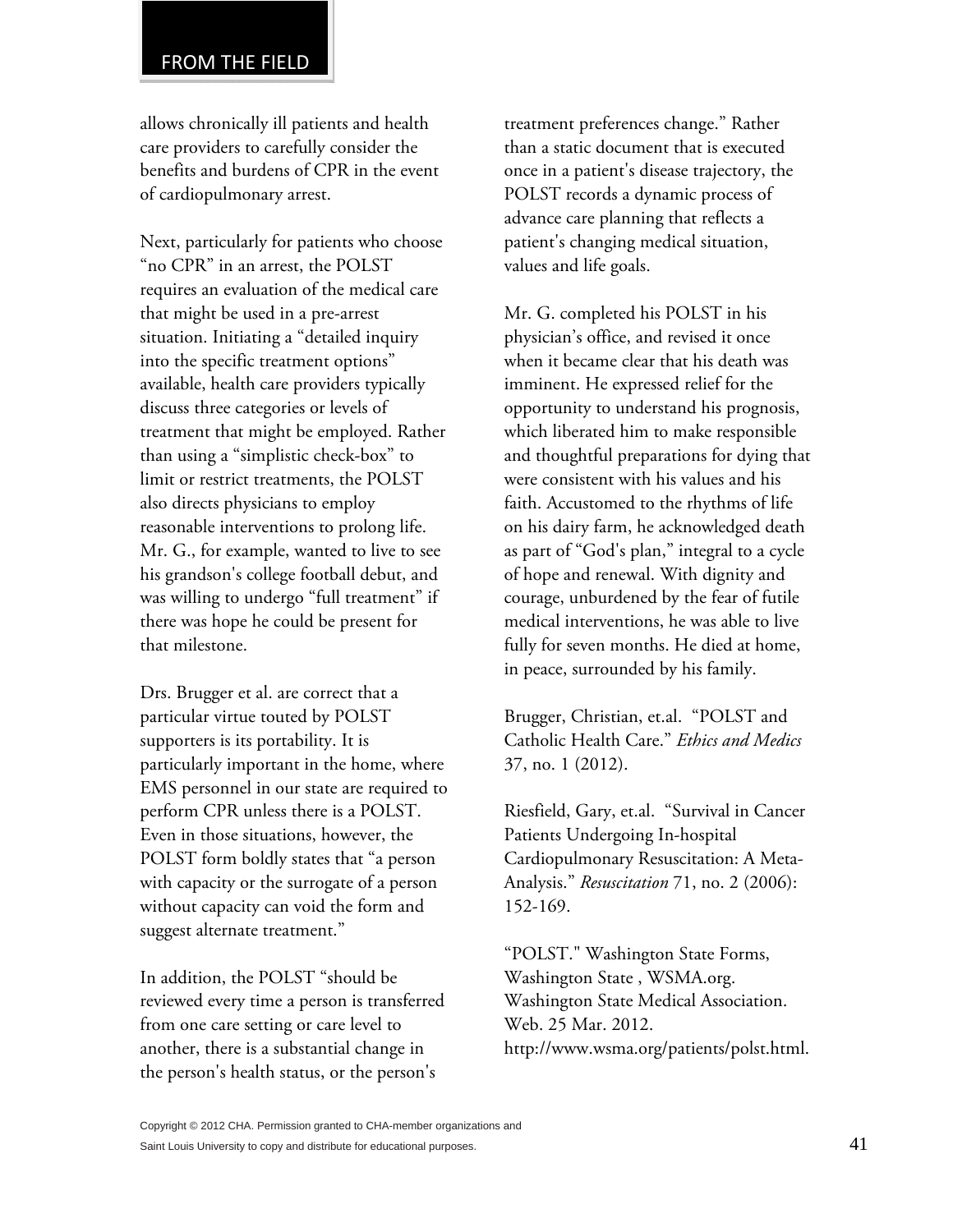Nickijo L. Hager, MSN, RN Vice President for Mission and Organizational Development Mayo Clinic Health System, Franciscan Healthcare La Crosse, Wis. hager.nickijo@mayo.edu

Some of the current confusion regarding POLST may stem from a misuse of terminology. A POLST is a portable medical order and should be differentiated from advance care planning and advance directives. The experience over the past 22 years in La Crosse, Wis. is welldocumented 1,2,3,4 and may help make this clear.

In La Crosse the two main medical centers began working collaboratively in 1990 to support end-of-life planning conversations in the communities we serve through an education program called, "Respecting Choices." The conversations are referred to as advance care planning and resultant decisions are most often recorded in the advance directive (AD) we recommend, the Durable Power of Attorney for Health Care (POA-HC). The medical centers ensure that all POA-HC are accessible in the patient's medical record.<sup>1,2,3,4</sup>

Efforts to make patient preferences known and honored were challenged in 1995 when the State of Wisconsin passed a law called, "Do-Not-Resuscitate (DNR) Bracelet Act." The intention was to ensure that medical care provided in the emergency department and out-ofhospital settings was consistent with the patient's desire and the attending physician's authorization. Unfortunately,

this also meant that, by law, resuscitation was required by emergency medical systems (EMS) personnel unless the plastic bracelet housing a medical order was worn by the patient. Testing found that plastic bracelets become brittle, tearing the skin, and often cracked and give the appearance of having been tampered with making the medical order void. In addition, the presence of the bracelet attracted attention, breaching patient confidentiality.

This law created a need to translate advance planning preferences into a portable medical order which we refer to as Physician Orders for Life-Sustaining Treatment (POLST).

These distinctions are extremely significant in our community where people of all ages talk with their health care provider, family and loved ones about their beliefs and values and subsequent end-of-life preferences as their health status changes over their lifetime.

As patients gain clarity about end-of-life preferences, decisions are recorded in the POA-HC and stored in the medical record. The POA-HC allows patients to designate a person they trust, someone they have talked with, in addition to their health care provider, so that when the patient can no longer speak for him or herself, a caring, compassionate, knowledgeable person can participate in decision-making with the health care team.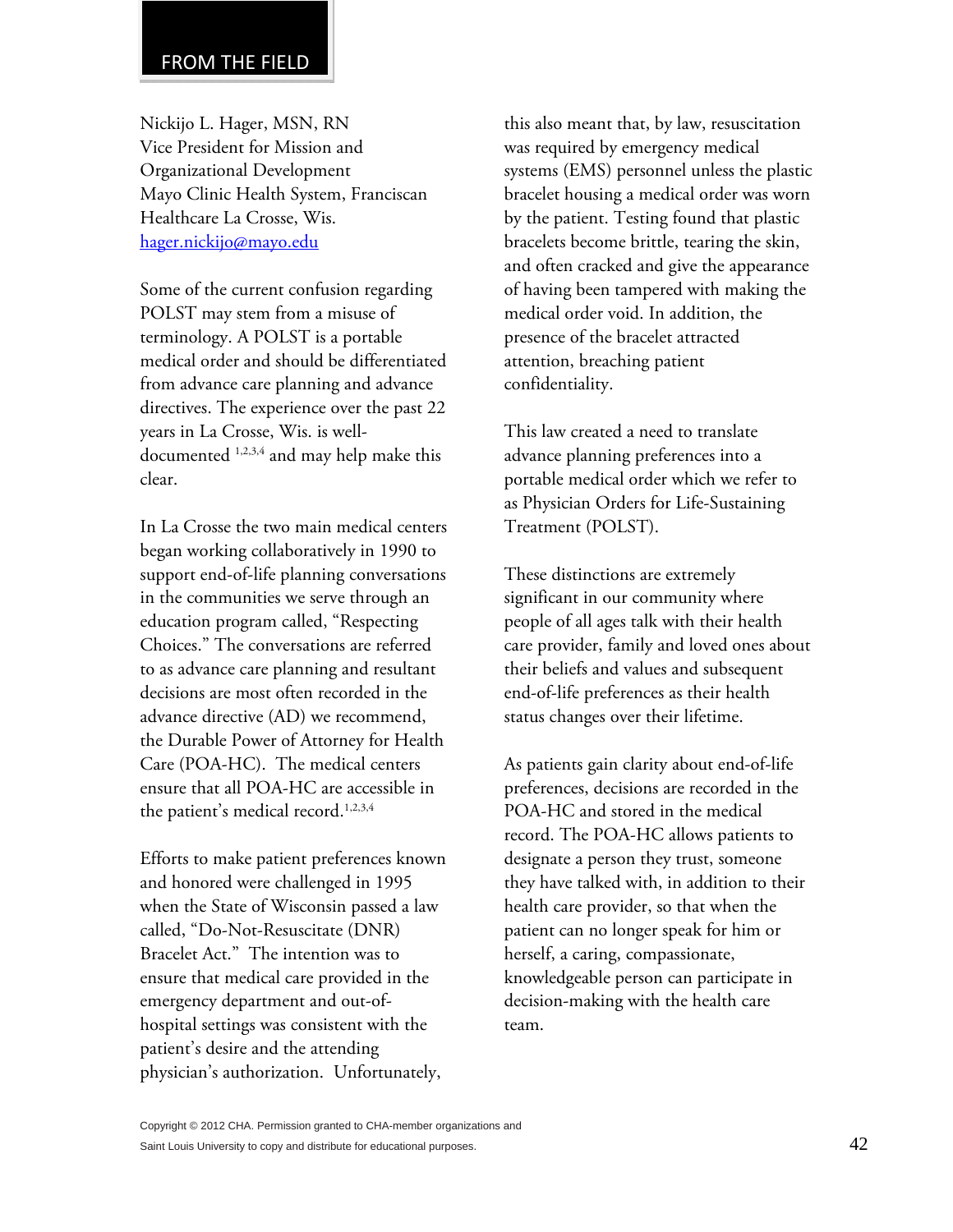Years of conversation with the primary health care provider, family members and loved ones and especially with the health care agent are reflected in the POA-HC. Only when chronic or terminal conditions are recognized or the patient achieves an advanced age and has tired of medical treatment, emergency room visits, intensive care unit and hospital stays will a provider with prescribing privileges write a medical order (POLST).

The conversation is paramount as it supports the development of an advance directive (AD) which in turn, as death becomes imminent, is translated into POLST.

Catholic health care has a unique opportunity to put the proper resources in place to provide a team of qualified health care practitioners to support both valuesbased reflection and proper interpretation of medical history, diagnosis and prognosis throughout our lives so that when persons realize they would prefer a natural, dignified death aligned with their values and beliefs, their wishes can be made known and unwanted care as well as cost can be avoided through the availability of clear medical orders.

## **NOTES**

<sup>1</sup> Hammes, BJ, Rooney, BL. "Death and End-of-Life Planning in One Mid-Western Community." *Archives of Internal Medicine* 158, no. 4 (1998): 383-390.

2 Hager, NL. "Advance Directives: One Community-Based Program Has a 95 Percent Success Rate." *Minnesota Physician: The Independent Medical Business Newspaper* 13, no. 7 (1999): 24-25.

3 Hammes, BJ, Rooney, BL., Gundrum, JD. "A Comparative, Retrospective, Observational Study of the Prevalence, Availability, and Specificity of Advance Care Plans in a County that Implemented an Advance Care Planning Microsystem." *Journal of the American Geriatrics Society* 58, no. 7 (July 2010):1249-1255.

4 Hammes, BJ, Rooney, BL, Gundrum, JD, Hickman, SE, Hager, N. "The POLST Program: A Retrospective Review of the Demographics of Use and Outcomes in one Community Where Advance Directives Are Prevalent." *Journal of Palliative Medicine* 15, no. 1 (January 2012):77- 85.

Susan E. Nelson, MD, FACP, FAAHPM Chair, LaPOST Coalition, Louisiana Health Care Quality Forum Medical Director, Senior Services, Franciscan Missionaries of Our Lady Health System Baton Rouge, La. susan.nelson@fmolhs.org

I read with dismay, the article in the Jan. 2012 issue of *Ethics and Medics*, regarding POLST and Catholic health care. Louisiana enacted the LaPOST (Louisiana Physician Order for Scope of Treatment) legislation in July 2010 with the support and collaboration of the Louisiana Conference of Catholic Bishops. The LaPOST Coalition is working to educate health care professionals as well as the clergy and community on its appropriate use. It is important to review the use of the LaPOST document in a patient scenario to understand the complexity of the decision making involved and the numerous adjustments in the document as the patient's disease progresses. The LaPOST document is the end result of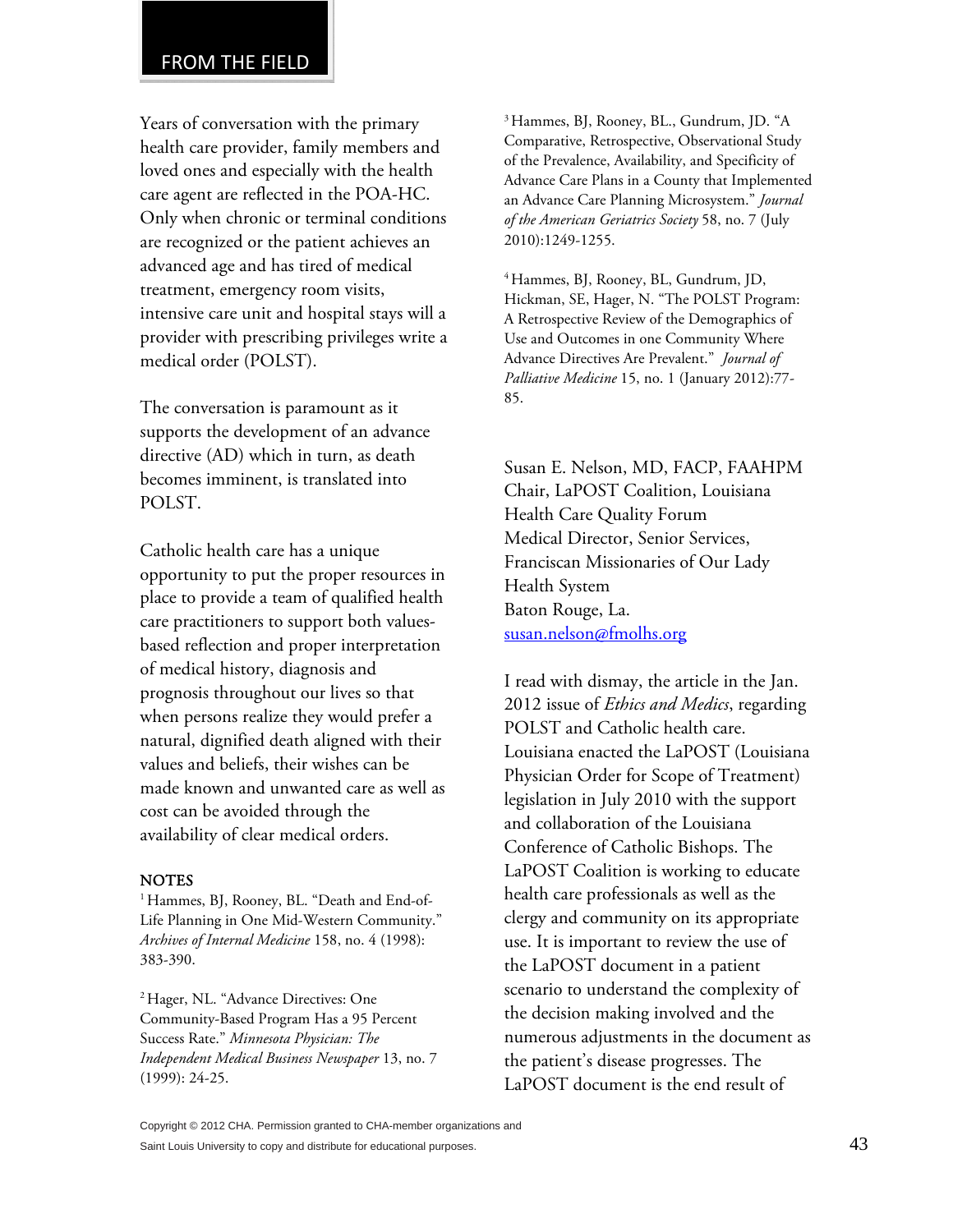## FROM THE FIELD

careful conversations between a patient and their physician.

The case of Mr. Doe is a good example of how the POLST document can be employed to improve a patient's experience. Mr. Doe represents a 64-yearold man who presented to his physician with a 30 pound weight loss and a lump in his neck. He was evaluated and found to have head and neck cancer and it was hoped curative therapy would be successful. He had a PEG tube placed for nutritional support while he received combination chemotherapy and radiation therapy. The radiation therapy was difficult and he had difficulty swallowing. The use of the feeding tube was continued to supplement his oral diet.

Unfortunately, despite attempts at aggressive curative therapy, Mr. Doe's disease continued to progress. The patient understands that *he has a life limiting and irreversible disease* (which the LaPOST document requires). Numerous discussions were held by the physician and appropriate staff members with him and his wife regarding his goals for care. He wanted *no CPR* (DNR on section A) if his heart and breathing stopped (he died). He did want continued treatment of intercurrent illnesses as long as it maintained his current quality of life. This quality of life is decided by the patient. *Limited additional intervention* was selected in section B. He wanted to receive antibiotics and to continue his tube feedings-in this case in addition to his attempts at oral diet. (Section C and D) Several months later, Mr. Doe's disease had progressed such that he needed

assistance with all of his activities of daily living. The tumor had recurred in his neck and also involved the lungs and bones. He was being treated aggressively for pain and other symptoms and enjoyed time with his family and former coworkers. He continued to lose weight despite adequate calorie supplementation through his feeding tube.

As his disease progressed, the physician had a conversation with the patient and his wife, and a review of his LaPOST document led to a change in the document. The original document was voided and a new document completed. Based on the continued worsening of disease and declining functional status, the focus of his care became that of comfort. His LaPOST document now included DNR, comfort measures only, use of antibiotics if benefit is greater than the burden and discontinuation of the tube feeding when the burden is greater than the benefit. Three days before his death under the care of hospice, he was unresponsive, the tube feeding was discontinued as the liquid nutrition was not being digested, and he had an episode of aspiration causing shortness of breath. In conversation with the hospice physician and interdisciplinary team, the patient's wife requested that his wishes for comfort be honored. The patient died peacefully receiving the care that he and his physician and family felt was beneficial.

The authors Brugger, Pavela, Toffler, and Smith ask that the "forms should be revised to make their use fully consistent with good health care practice and the full dignity of the human person" –I think the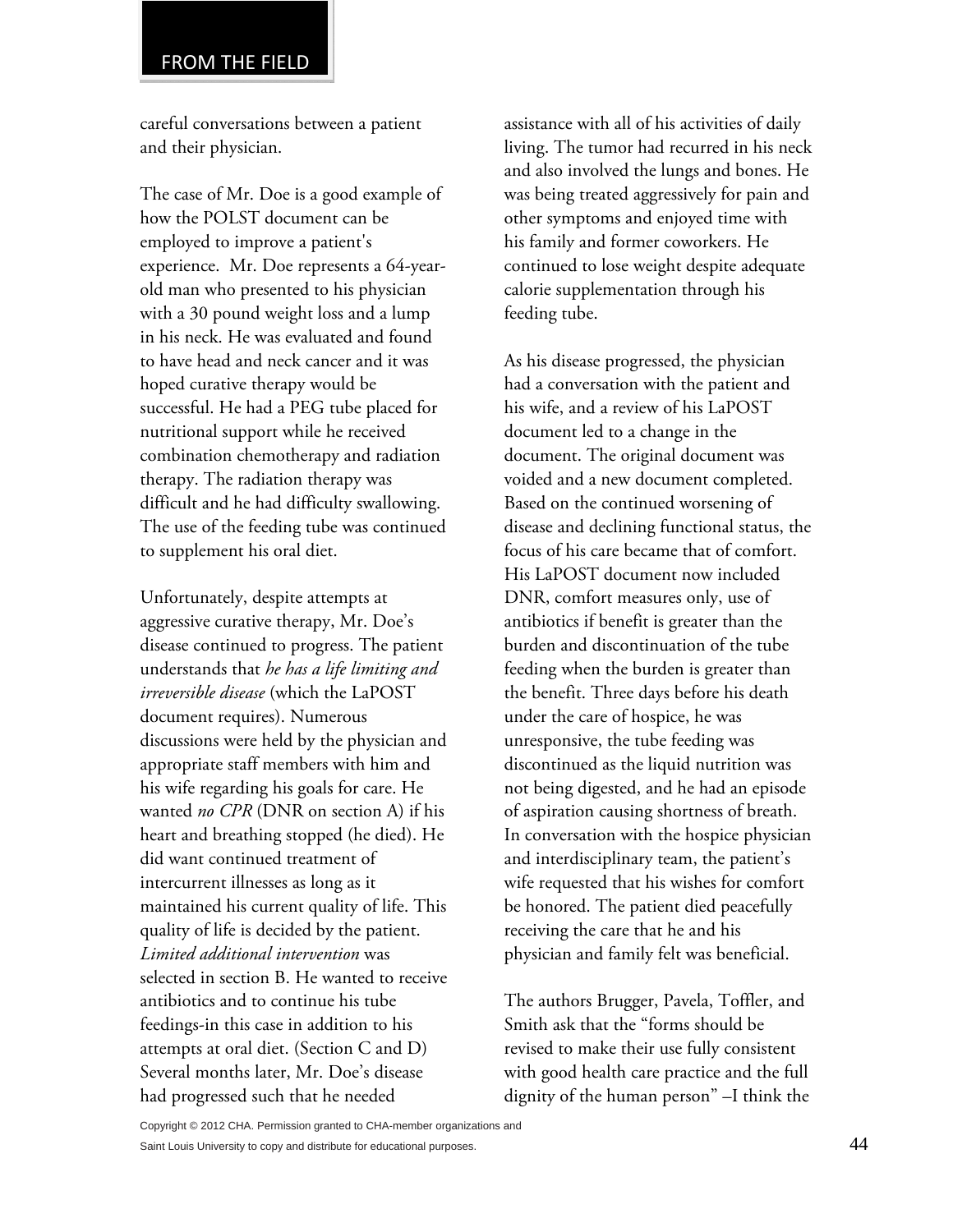LaPOST document in its current form fulfills this promise without any need of revision.

Tracy Borgmeyer, LCSW Mercy Hospital Joplin, Mo. tracy.borgmeyer@mercy.net

I respond to the article by Brugger et al. not as a health care professional who has employed POLST, but as someone who has had to deal with end-of-life issues in its absence, without its benefits. Health professionals have long recognized a lapse in the continuity of care of persons with chronic and progressive illness. After having held thoughtful conversations with inpatients who made informed decisions not to be intubated or to undergo CPR, we discharge them without an appropriate means to convey their decision to other caregivers and first responders.

I have counseled many troubled spouses and adult children whose loved one never anticipated the need for a new kind of order after leaving the hospital, expressing dismay when we advise them that a DNR order was only effective until the day of discharge. Thus, persons who never wanted extraordinary interventions end up receiving them, and surrogates end up having to make traumatic withdrawal decisions, so often stating, "We thought this decision had already been made."

POLST, in part, attempts to ensure that the hospital is not the only place where people can have their previous decisions honored. The value of POLST arises from a desire to address the inadequate continuity of care and communication experienced by patients and families. If further dialogue must occur to improve the documents, then let's have that dialogue. But let's not throw out the baby with the bath water. POLST serves valid purposes.

Catholic health care institutions have an obligation to *offer* interventions that may be of benefit to the patient; this does not obligate the patient to *accept* our interventions. Persons adhering to Catholic teaching have a moral obligation to use ordinary means to sustain life. No health care institution, Catholic or otherwise, can impose a treatment upon a competent patient, without consent. The mere existence of modern medical interventions does not automatically compel patients to accept them in every case and, to be certain, we should not presume to use them against the will of competent persons. It is our obligation to assess properly, seeking to understand a patient's values and beliefs through dialogue and inquiry, and without our own agenda. It is our obligation to establish goals of care, provide evidencebased information regarding the risks, benefits, and possible complications of reasonable treatment options, as well as the options for continuing care should a comfort-focused plan of care be the decision of the patient. Health care institutions should have established protocols that may be pursued in instances where a surrogate's decision-making appears to be in conflict with the patient's wishes.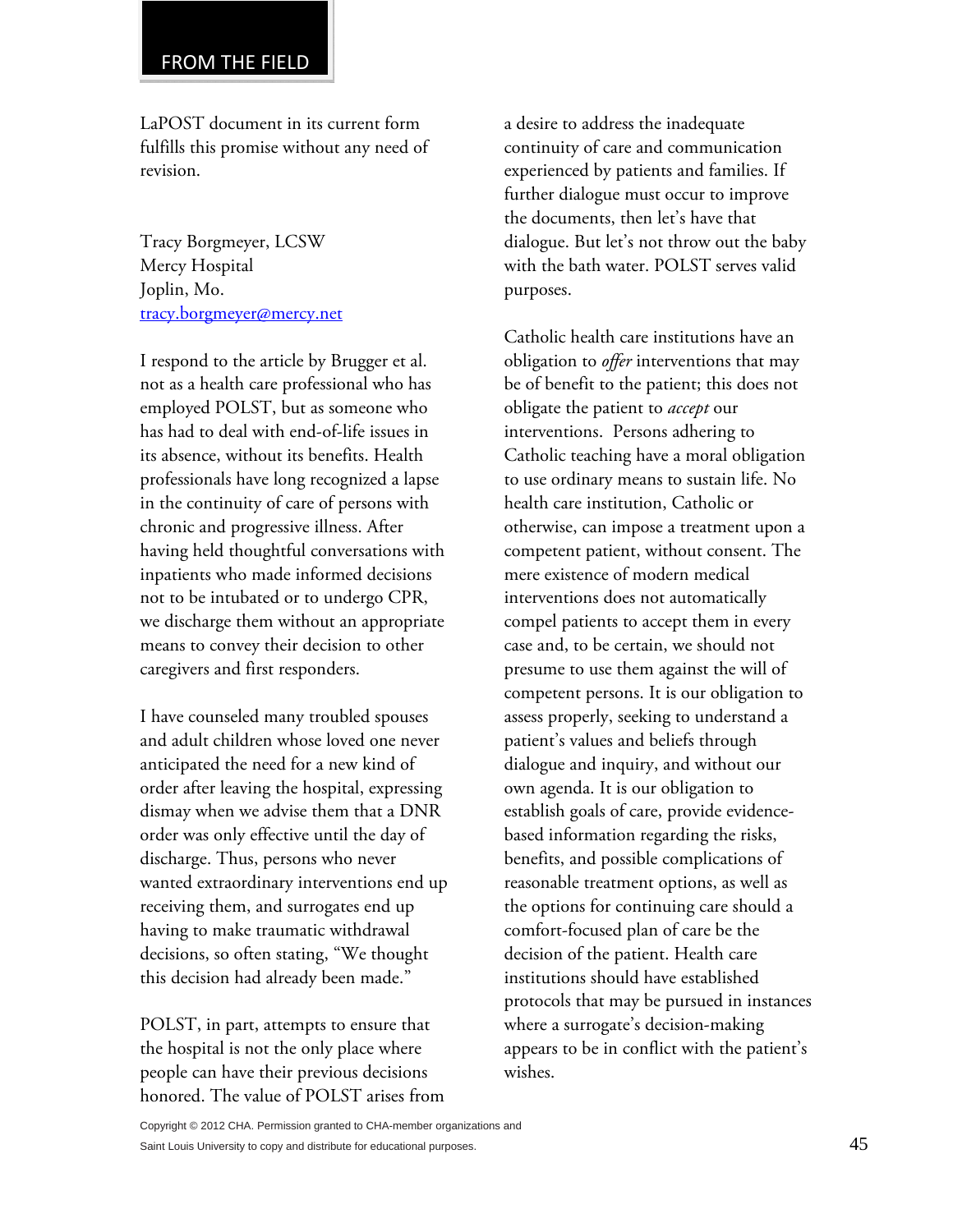The suggestion that a person "commits suicide" by declining life-sustaining medical interventions is troubling. People do not die because a physician writes an order for "Do Not Resuscitate." People die because they have a condition that is *life-threatening*. The suggestion that a physician is abetting a suicide if he or she orders" Do Not Resuscitate" on anyone other than a "terminally ill" person is equally problematic. A person with a very advanced-stage illness, who may have already been intubated and placed on a ventilator once, or even twice, and does not wish to undergo that experience again, would not be able to decide on a comfort approach to care, unless a physician indicates a prognosis limited to six months or less, by most definitions. There are many reasons why a person who is not deemed "terminal" might choose a conservative and comfort-focused approach to care. In certain disease processes, a comfort plan of care has even been demonstrated to have a more favorable prognosis than aggressive, curative treatment. The physicians I have worked with will acknowledge that patients with serious illness may survive a year or even several years, but are *at risk* for life-threatening complications that can occur at any time and can change a "nonterminal" prognosis to an "imminently terminal" prognosis – literally – in a heartbeat.

Do we reject the notion that there are people who believe "When it's my time, it's my time, and I want to die peacefully"? Have we abandoned the belief that some people come to terms with an advanced illness, and anticipate an eternal peace with their Creator? Do we no longer accept that persons can feel at peace with a decision to let nature take its course in an illness, or that they can be just as stripped of their dignity by a medical team that has no regard for their medical or spiritual beliefs? Perhaps if we had been ensuring excellent care all along, there would not now be so many states seeking to legalize physician-assisted suicide.

As I child, I watched my grandmother care for my great-grandparents at the end of their lives, in their own beds, keeping them comfortable, though they were no longer inclined to eat and drink due to advanced illness, loss of appetite, and weakness. Was she acting unethically by not rushing them to the hospital and insisting on feeding tubes, against their wishes? She was doing what she had learned from her parents and grandparents. If generations cared for loved ones in this way, how is it now wrong? Does it mean that we place less value on human life if we care for loved ones while they pass peacefully, as they wish, surrounded by family, their pastor, and hospice caregivers? Do we not accept that the same God who was the architect of the human body and all its functions, including the means to heal wounds, fight infection, take in nutrients, recharge through sleep, and create new life, also divinely designed our bodies to do what they need to do at the end of life?

The inventions of modern medicine do not make us more obligated; they provide us more options. And we have lived long enough now to see both their usefulness in

Copyright © 2012 CHA. Permission granted to CHA-member organizations and

Saint Louis University to copy and distribute for educational purposes.  $46$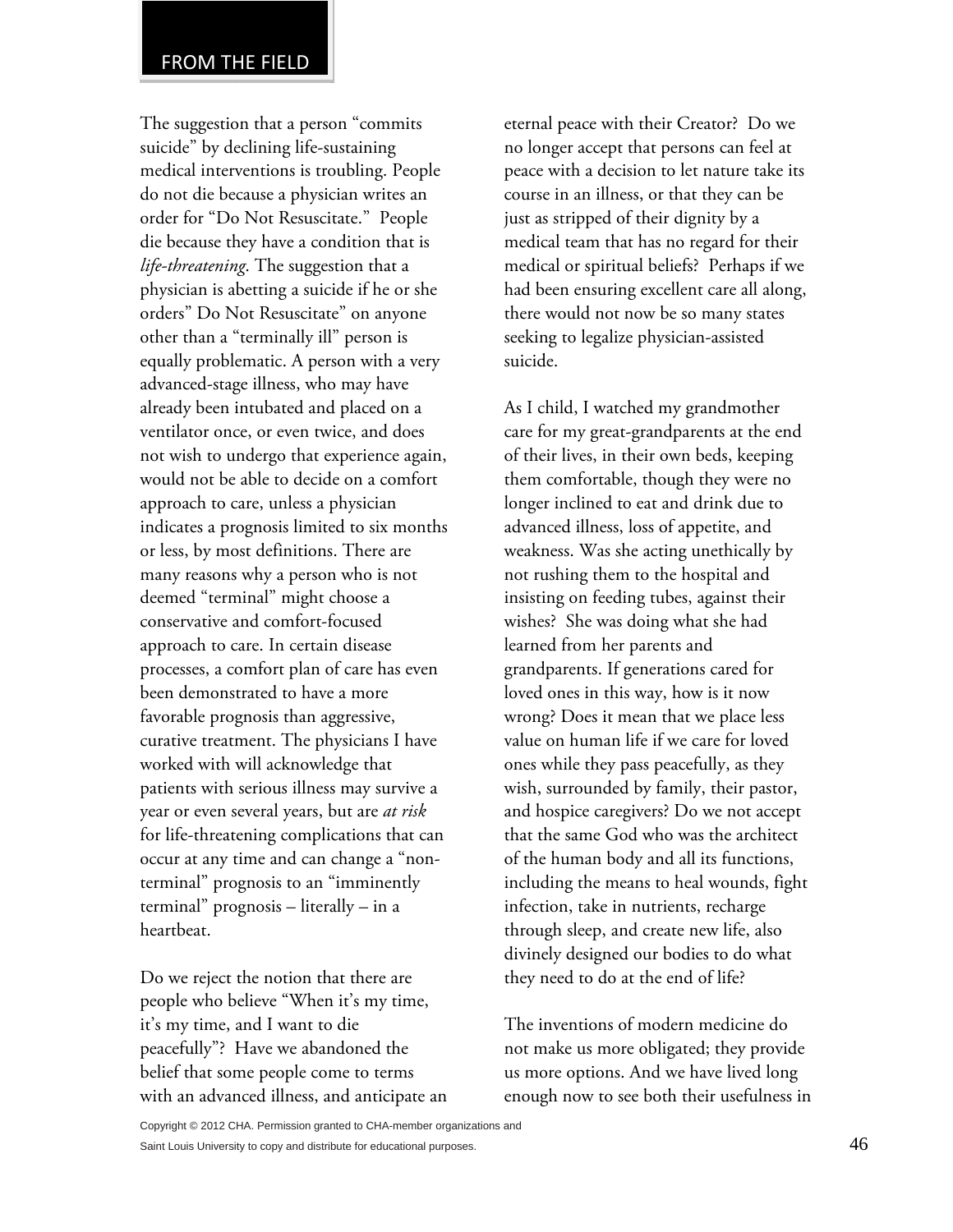## FROM THE FIELD

saving and prolonging life, and the implications for patients and families who have never had discussions about these options. Our obligation is to have a quality conversation that will lead us to a plan of care that is ethically sound, legal in every regard, and reflects the personal wishes of the patient. POLST can be a useful tool in this regard.

Thomas R. Flygt, MD Geriatrics, Internal Medicine Baraboo Internal Medicine Baraboo, Wis. tflygt000@centurytel.net

In their article, "POLST Documents Should Not Be Utilized in Catholic Healthcare," Brugger, et al., identify seven "problems." I differ strongly with seeing these as real problems for the following reasons:

> Removing the requirement for terminal illness.

> > Wisconsin statute qualifies patients with advanced but non-terminal disease if treatment is either futile or non-beneficial. If the statute does not require terminality, how can one refuse to honor the election of an individual who is non-terminal?

 Removing the requirement for the patient's signature. Many POLST

implementations require the patient's signature in order to help make them portable. If non-signature invalidates a POLST DNR order, why doesn't non-signature invalidate a hospital DNR order, which is generally not formally consented?

- Removing the requirement for the attending physician's signature. Many POLST implementations require the physician's signature to help make them portable. If more physicians fly from "attending" to images and procedures, it may become all you can do to find the patient's attending nurse practitioner.
- Making the directive portable. This is a particularly unpersuasive objection since patients generally intend their election to be good until cancelled and are extraordinarily puzzled to be asked to re-document it whenever they cross a hospital threshold.
- Making the directive an order. This is a particularly unpersuasive objection since patients can't stop a code or rapid response team with a narrative filed in their chart.
- Using non-physician facilitators. This is also

Copyright © 2012 CHA. Permission granted to CHA-member organizations and Saint Louis University to copy and distribute for educational purposes. 47